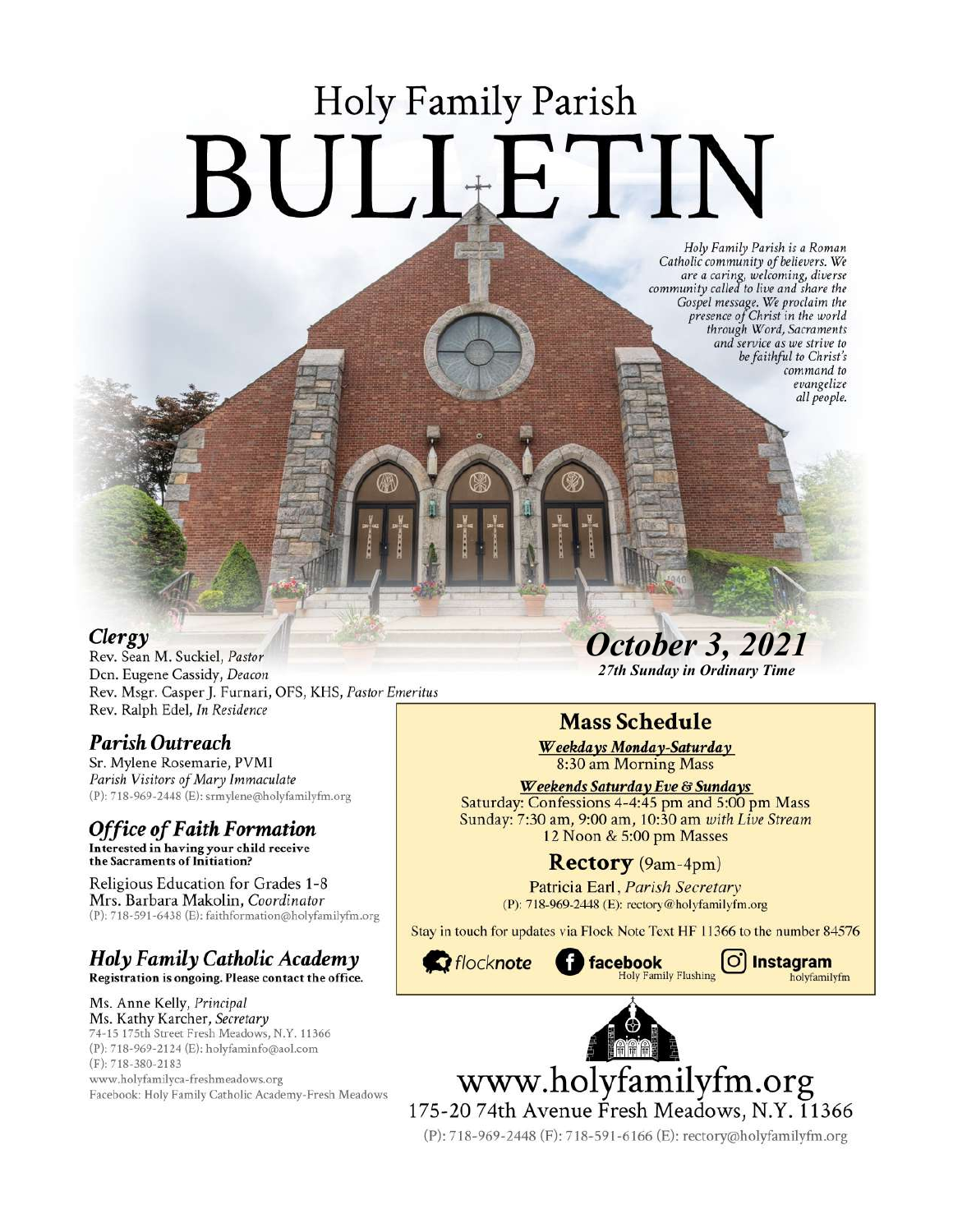## **Mass Schedule & Intentions**

| <b>MONDAY</b><br>$8:30 \text{ am}$ | October 4<br>Donata and Eddie Africano   |  |
|------------------------------------|------------------------------------------|--|
| <b>TUESDAY</b>                     | October 5<br>8:30 am Patricia Ann Mulvey |  |
| WEDNESDAY                          | October 6                                |  |

8:30 am The Denny Family (L)

**THURSDAY October 7**

8:30 am Eddie Volk

#### **FRIDAY October 8**

8:30 am Bernard Puryear and Effie Spencer

# **SATURDAY** October 9<br>8:30 am Ana Bella Mend

Ana Bella Mendoza 5:00 pm Grace and Joseph Moscardina Richard Wosolowski Mary and Bennie Lucchese Norma King Kathleen O'Hanlon Serena Bravio (L) Rodsin Demesa Virginia Kotoucek

| <b>SUNDAY</b>      | October 10                    |
|--------------------|-------------------------------|
| $7:30$ am          | <b>Ernest and Louise Baer</b> |
| $9:00$ am          | Whiten and Cvengros Families  |
| $10:30$ am         | Brother James McVeigh, O.S.F. |
| $12:00 \text{ pm}$ | Anna Dattola                  |
| $5:00 \text{ pm}$  | People of the Parish          |

## **2022 Announced Mass Book**

**The 2022 Mass Book will be open to schedule Announced Masses on Tuesday, October 19th at 9:30 AM in Monsignor Mahoney Hall. This year we must limit the number of requested Masses on this day to 8 per family.**.

Please take an Announced Mass request sheet found as an insert in the bulletin or at the doors of the church. Please fill out this form and bring it with you on October 19th. If you are not coming in person on October 19th the form will be accepted beginning on Wednesday, October 20th at the Rectory or by mail.

If you have any questions please feel free to contact the Rectory at 718-969-2448

Your understanding is greatly appreciated.



#### *Remember our Faithful Departed*

Eternal rest grant unto them O'Lord and let perpetual light shine upon them. May they rest in peace. May their soul and the souls of all the faithful departed for the mercy of God, Rest in peace, Amen



#### **Prayer to St. Joseph, Patron of the Universal Church**

 O glorious Saint Joseph you were chosen by God to be the foster-father of Jesus, the Spouse of the Blessed Virgin Mary, and head of the Holy Family. You have been chosen by Christ's Vicar as the Heavenly Patron and Protector of the Church founded by Christ. Therefore, with the greatest confidence, we implore your powerful intercession for the whole Church today.

Guide in a special manner, our Holy Father and all bishops, priests, deacons, and all members of the Body of Christ who try to live the Gospel message. Be our Protector amid the trials and tribulations of this life. Obtain for us great purity of heart and a fervent love for the spiritual life.

Grant that, after your example, all our actions may be directed to the greater glory of God, in union with the Sacred Heart of Jesus the Immaculate Heart of Mary, and your own paternal heart. Finally, pray for us that we may share in the peace and joy of your holy death, in the company of Jesus and Mary. Amen.

**Join us this Sunday for a celebration of the Feast of St. Francis of Assisi.**



**NEAR THE STATUE OF ST. FRANCIS** BETWEEN THE RECTORY & CHURCH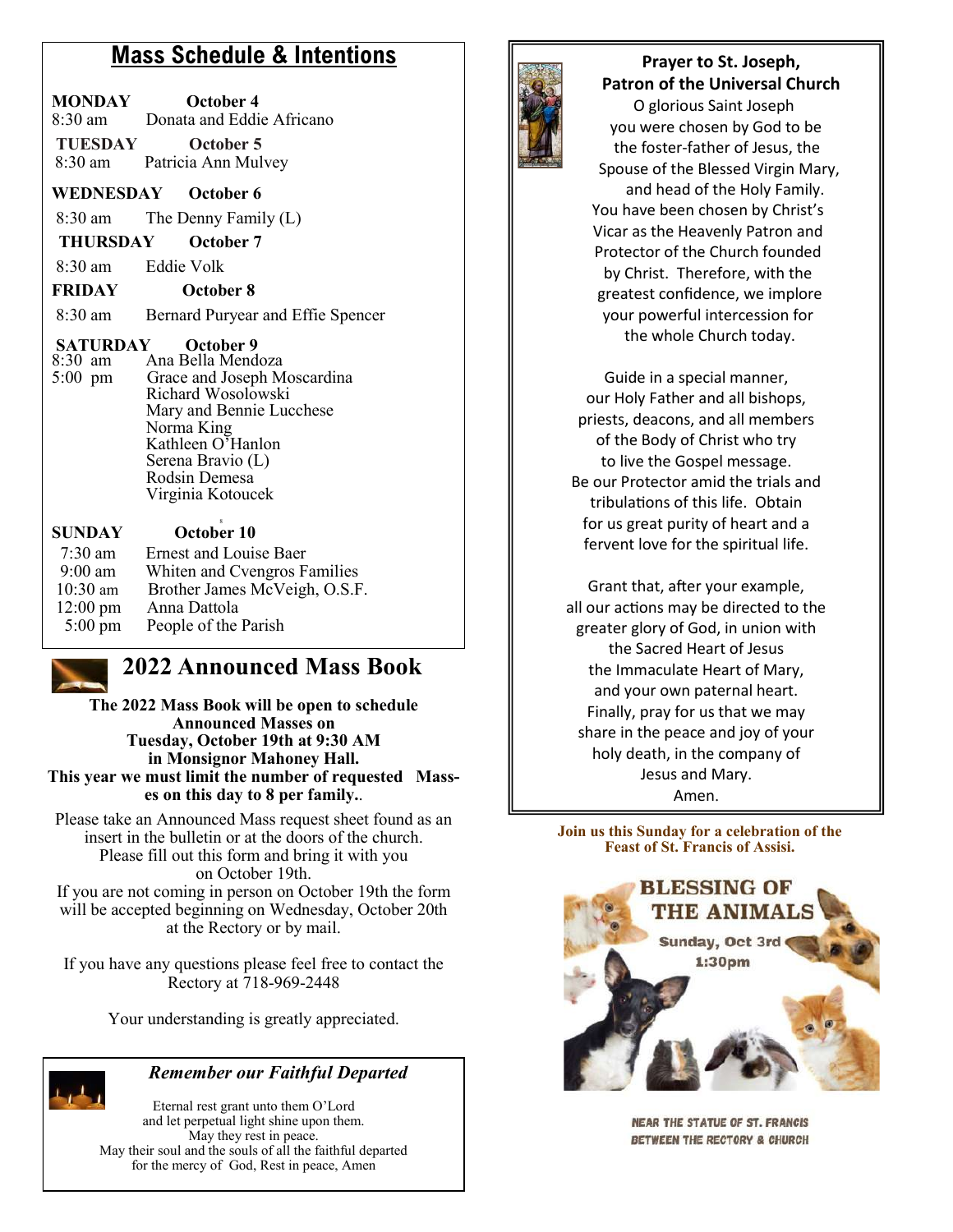



**HOLY FAMILY PARISH** 

175 - 20 74<sup>TH</sup> Avenue | Fresh Meadows NY 11366 Tel: (718) 969-2448 | www.holyfamilyfm.org

Dear Parishioners,

#### **Pope Francis appoints Bishop Robert Brennan as the Eighth Bishop of Brooklyn**

On Wednesday, our Holy Father has accepted the resignation and retirement of Bishop DiMarzio effective on Tuesday, November 30th. Pope Francis has appointed Bishop Robert Brennan as the next Bishop of Brooklyn. His Installation will be on Tuesday, November 30th. As a parish we give thanks to Almighty God for Bishop DiMarzio's 18 years of ministry and leadership in Brooklyn and we offer him our sincere congratulations!

Bishop Robert Brennan was a priest of the Diocese of Rockville Centre and was appointed Auxiliary Bishop in June 2012. He served as the Vicar General of the diocese for many years. He was later named the  $12<sup>th</sup>$  Bishop of Columbus, Ohio. We look forward to welcoming Bishop Brennan as our new Shepherd to Holy Family in the future.

#### **Mass Book Opening for Announced Masses for 2022**

This year, we are changing the process of requesting Announced Mass intentions for 2022. Please complete the MASS REQUEST FORM that has been inserted in this week's bulletin. Masses may be offered for the deceased, for the intentions of a living person or for an Anniversary or other occasion. The requested donation is \$15.00 per Mass. Please make the check payable to Holy Family Church with the form. **A maximum of 8 Masses can be requested at this time.** In the event, that the date you select may be unavailable, please also list an alternative date as well. On the following days, no Mass intentions will be taken: Holy Thursday, Good Friday, Easter Sunday, Mother's Day, Father's Day, All Saints Day, All Souls Day, Thanksgiving Day, Christmas Day.

#### **Annual Catholic Appeal 2021 Update**

As of September  $28^{th}$ , 216 parishioners/individuals have already pledged \$105,217.00 to the 2021 ACA and \$85,269.20 has been paid. We still have \$6,112.79 in pledged monies to be fulfilled. Our goal is \$91,381.00. Many thanks for your generosity! We are almost at goal! All money over goal comes back to the parish.

#### **Monday, October 4th - Feast of St. Francis of Assisi**

The Fraternity of the Secular Franciscan Order meets here at Holy Family once a month at 7:30 PM. The Secular Franciscan order is a world-wide community of Lay Catholic men and women who seek to pattern their lives after Jesus in the spirit of Francis of Assisi. Secular Franciscans are members of the Third Order of Saint Francis founded by Francis of Assisi 800 years ago! Our community of Franciscans are living the life of the Gospel every day supporting our church and community. If anyone is interested in learning more about the Secular Franciscans, please speak with Msgr. Furnari at the Rectory.

Have a great week,

Fr. Sean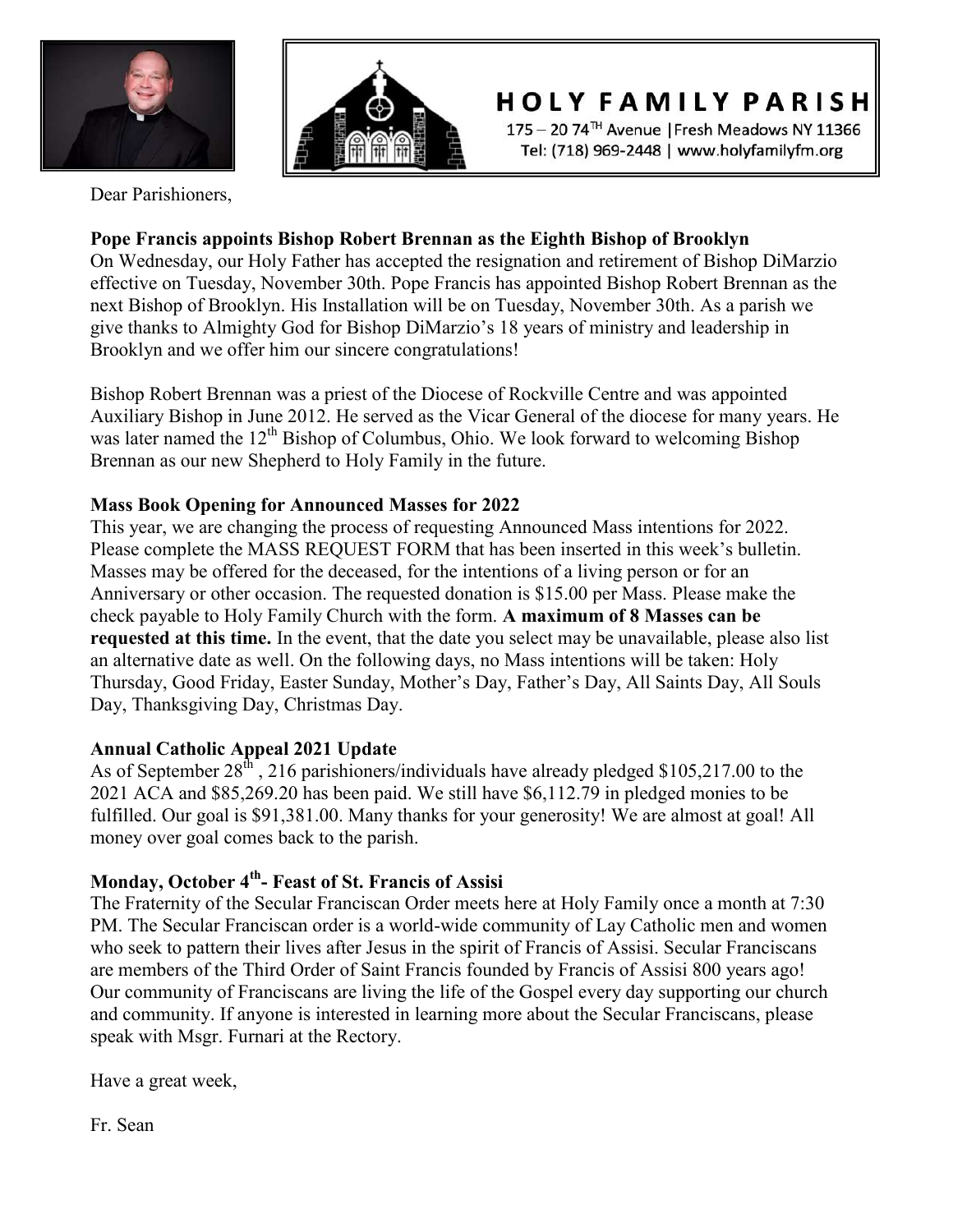#### **TODAY'S READINGS**

**First Reading** — The man said, "This one is bone of my bones and flesh of my flesh; this one shall be called 'woman'' (Genesis 2:18-24). **Psalm** — May the Lord bless us all the days of our lives (Psalm 128). **Second Reading** — He who consecrates and those who are being consecrated all have one origin (Hebrews 2:9-11). **Gospel** — Whoever does not accept the kingdom of God like a child shall not enter it (Mark 10:2-16 [2-12]).

#### **SAINTS AND SPECIAL OBSERVANCES**

| Sunday:    | Twenty-seventh Sunday in Ordinary Time; |
|------------|-----------------------------------------|
|            | Respect Life Sunday                     |
| Monday:    | St. Francis of Assisi                   |
| Tuesday:   | <b>Bl. Francis Xavier Seelos</b>        |
| Wednesday: | St. Bruno; Blessed Marie-Rose Durocher  |
| Thursday:  | Our Lady of the Rosary                  |
| Saturday:  | St. Denis and Companions;               |
|            | St. John Leonardi; Blessed Virgin Mary  |
|            |                                         |

#### **READINGS FOR THE WEEK**

| Monday:    | Jon 1:1 - 2:2, 11; Jon 2:3-5, 8; Lk 10:25-37 |
|------------|----------------------------------------------|
| Tuesday:   | Jon 3:1-10; Ps 130:1b-4ab, 7-8; Lk 10:38-42  |
| Wednesday: | Jon 4:1-11; Ps 86:3-6, 9-10; Lk 11:1-4       |
| Thursday:  | Mal 3:13-20b; Ps 1:1-4, 6; Lk 11:5-13        |
| Friday:    | Jl 1:13-15; 2:1-2; Ps 9:2-3, 6, 16, 8-9;     |
|            | Lk 11:15-26                                  |
| Saturday:  | Jl 4:12-21; Ps 97:1-2, 5-6, 11-12;           |
|            | Lk 11:27-28                                  |
| Sunday:    | Wis 7:7-11; Ps 90:12-17; Heb 4:12-13;        |
|            | Mk 10:17-30 [17-27]                          |
|            |                                              |





## **Weekly Offering**

**Sunday, 26, 2021 Attendance: 767 Parish Offering: \$ 5875.00 2nd collection: for Religious Education: \$ 2416.00**

 *Your generosity and kindness is very appreciated.* 

# *50/50 Raffle*

Our monthly 50/50 raffle is ongoing. Please find envelopes in your monthly donation packets or at the doors of the church. **Each raffle entry is \$10.** Our raffle is supporting an upgrade in our security system. Envelopes can be found in your church offering mailing envelope packs or at the doors of the church. Congratulations to the winner for our September drawing. The winner is Mr. and Mrs Jamie Getman

#### **Our 300 Club Raffle for Holy Family Catholic Academy is back! Tickets are now available. .**



Drawing Date: Sunday, Nov 28th 3 chances to win! & Good Luck!!!

# Let us pray for the Sick

Rico Adelane, Claire Albino, John Amato,Lori Amato, Theresa Amato, Tomi Anello, Ralph & Josephine Ashton, Melissa Bersamin, Alice Berezuk, John Betro, Hannah Bocker, Andrew Caliendo, Jeanine Cognard, Shannon Costello, Florence Castagliola, Cedric Tess Cordoba, Cortes, Giovanna Conte, Theresa Cooney, Patrick Creegan, Peter Cruz, Luke Enriquez, Sr. Barbara Flossie, Edward Garner, Lucille Gensinger, Janet Ann Gillen, John Andrew Gillen, Annie Gong, Rhonda Healey, Tom Hennelly, Sergio Ingenito, Maria Jara, Josephine Joseph, Kennith Kerwin, Lillian Kienle, Fanny Leon, James Leung, Jane Maher, Evelyn Manding, Vivian Mariano, Elaine Mark, Richard Mark, Diana Medina, Rochi Mirasol, Vincent Murray, Christine Olzanski, Kolbe Olzanski, Elmo Paluspre, Gregory Restrepo, Lily Rivera, Miguel Rivera, Berta Sagurda, Marlyn Samudio, Lourdes Gomez Santos, Ginny Simon, Gertrude Slavin, Carmen Rosa Smith, Graysen Smith, Helen Schlenkermann, Cynthia Simpson, Dan Sindo, Joe Sonenfeld, Reming Stafford, Lyndon Swammy, Frank Thomas, Jessica Thomas, Ricky Torres, Norma Vaccaro, Socorro A. Venturanza, Leon Weinstein, Gustavo Wu, Patricia Wu, John Zaptin.

> **Please contact the Rectory to add a name to our Sick List. If you feel you or your family member no longer need to be on the sick list please notify us.**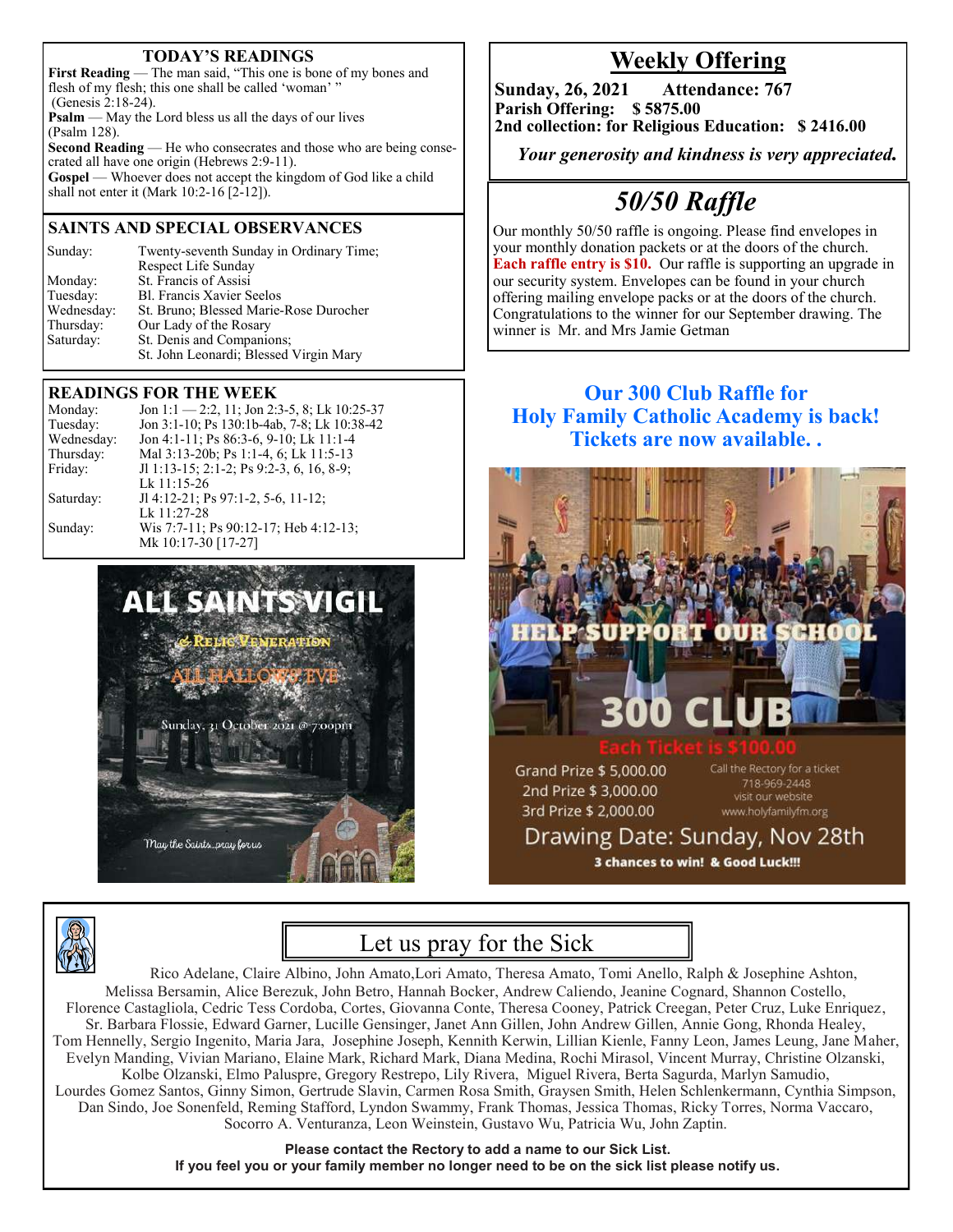

For more information and to register, please visit www.stjohns.edu/TTT, or contact VCCS@stjohns.edu; 718-990-1612.

The Holy Family Parish is inviting all our children to join us for our All Saints procession on October 31, 2020 of 10:30am Mass. Please dress up as a saint of your own choice. Please call the parish office (718- 969-2448) if you are planning to participate.



| Communal Anointing of the Sick |  |
|--------------------------------|--|
|--------------------------------|--|

 A special Mass will be celebrated on **Monday, October 18, 2021, at 11:00 AM**  for all those parishioners whose health is seriously impaired by sickness or age. During the course of this celebration the sacrament of the Anointing of the Sick will be conferred. We offer this opportunity to all who need healing or God's grace to strengthen them in their illness or with debilitating conditions. There will be a reception to follow in Msgr. Mahoney Hall. If you need a ride please call Sr. Mylene Rosemarie at at 718 969-2448. **Please return the Tear-Off below (by Mail or in the Collection Basket)**

**no later than October 10, 2021.**<br>Tear-Off ~~~~~~~~~~~~~~~~~~~~~~~~~~~~~~Tear-Off~~~~~~~~~~~~~~~~~~~~~~~~~~~~~~~~~~~~~~~~~~~~~~~~~~~~~~~~~~~~~~~~

**Please reply to the Pastoral Care office no later than October 15, 2021 Name: Phone**: *Phone***:** *Phone***:** *Phone***:** *Phone***:** *Phone***:** *Phone***:** *<b>Phone: <i>Phone***:** *Phone***:** *Phone***:** *Phone***:** *<b>Phone: <i>Phone***:** *Phone***:** *Phone***:** *<b>Phone: <i>Phone***:** *Phone***:** *Phone***: Address**\_\_\_\_\_\_\_\_\_\_\_\_\_\_\_\_\_\_\_\_\_\_\_\_\_\_\_\_\_\_\_\_\_\_\_\_\_\_\_\_\_\_\_\_\_\_\_\_\_\_\_\_\_\_\_\_\_\_\_\_\_\_\_\_\_\_\_\_\_\_\_\_\_\_\_\_\_\_\_\_\_\_ Will Attend Mass?\_\_\_\_\_\_\_\_\_\_\_\_\_\_\_\_\_\_\_\_\_\_\_\_\_\_ Will NOT Attend Mass?\_\_\_\_\_\_\_\_\_\_\_\_\_\_\_ **How else can we serve you? Visit by a Priest? Visit by a Eucharistic Minister? Telephone Call? Friendly visit? Friendly visit**?